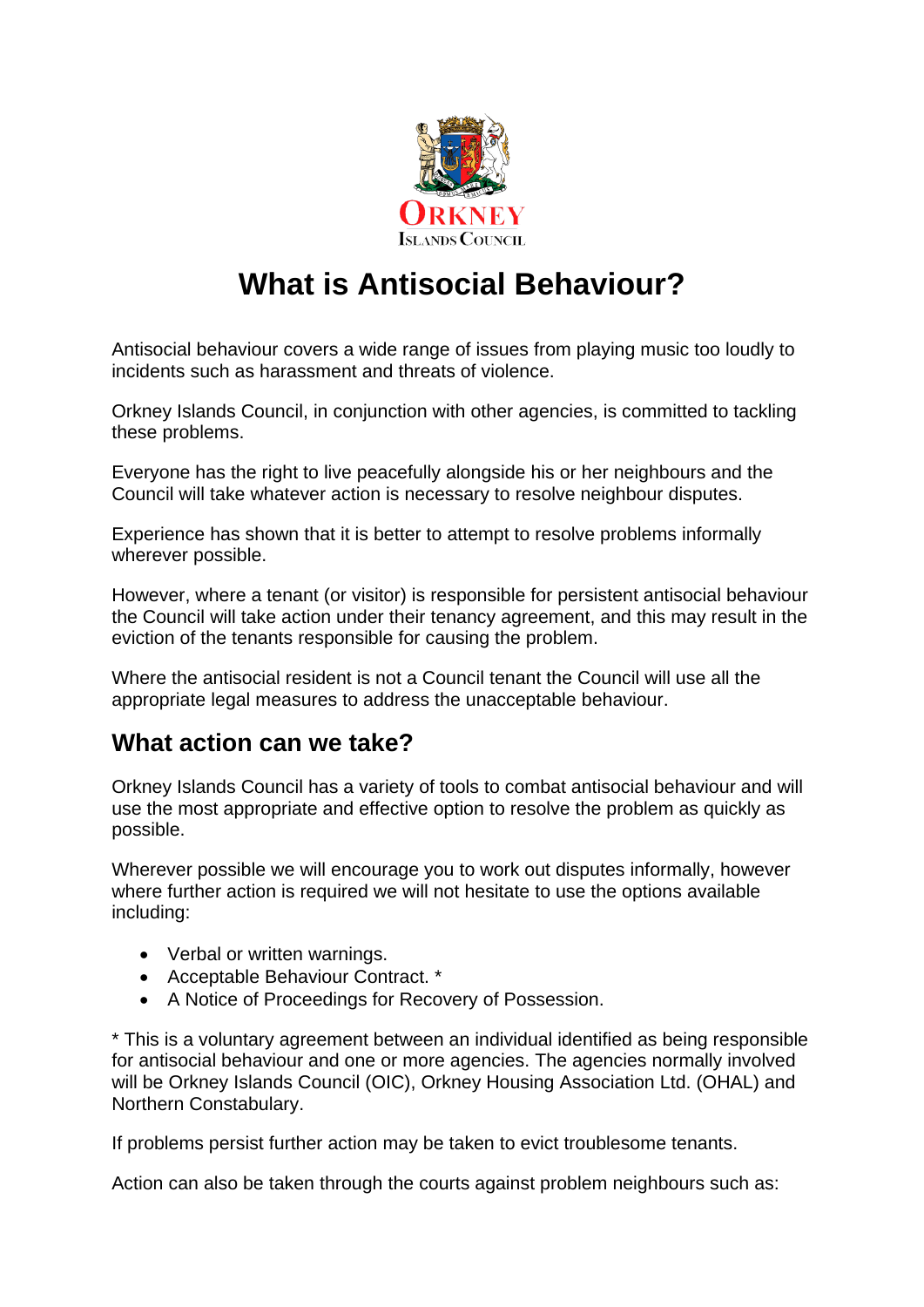- Interdicts which prevent someone (owner or tenant) from committing a specific act.
- Antisocial Behaviour Orders.
	- o This can be used for the most serious forms of antisocial behaviour to prevent someone from doing something specific. Any breach of these orders is a criminal offence. These orders can be granted by the Sheriff Court against anyone over 16 years of age (or in certain circumstances anyone aged 12-15 years old) at the request of the Council, where the Sheriff considers it necessary, to protect people in the area.
- Eviction of tenants for breaching their tenancy.
- Specific Implement.
	- o This is a court order that requires someone to do something for which she or he is liable. For example, a court order to require someone to maintain close and common areas to standards specified in the Tenancy Agreement.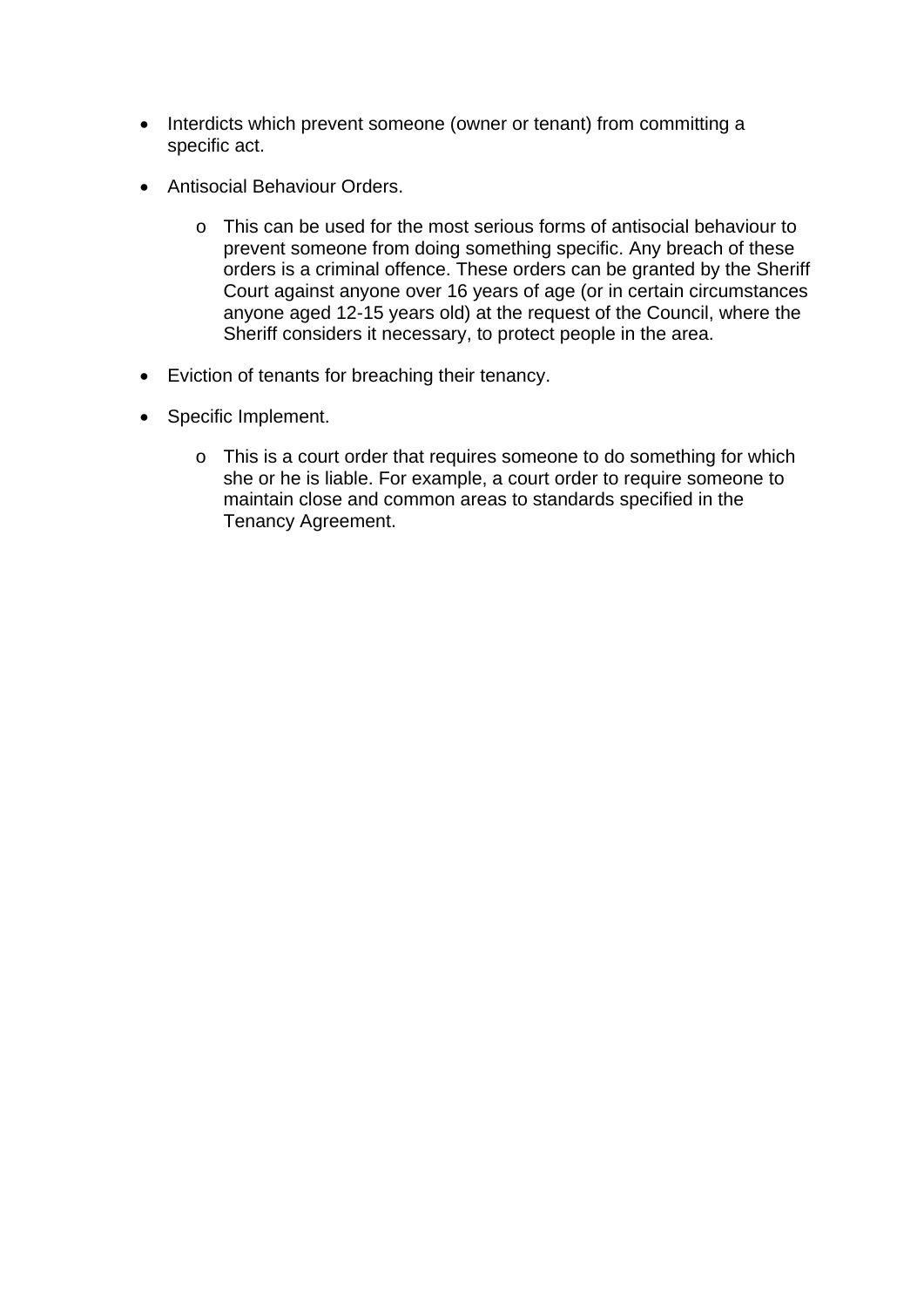# **The Good Neighbour Charter**

We will:

- Investigate all complaints of antisocial behaviour and keep you informed of the progress of your complaint.
- Advise residents of the options available to them, and the Council, to resolve their problem.
- Allow everyone to give their version of events.
- Attempt to work out disputes informally.
- Take the strongest possible action against tenants and homeowners or their family/visitors where antisocial behaviour is proven.
- Take action against parents whose children are causing a nuisance, where possible.
- Co-ordinate action between Orkney Islands Council and other agencies, such as the police and Community Safety Team, dealing with antisocial behaviour in Orkney.
- Provide as much support and assistance as possible to the victims of antisocial behaviour. This may range from help in reporting your complaint to assisting you if you have to appear in court.

You Will:

- Be expected to show consideration for your neighbours and not to cause a nuisance to them, their guests or council staff.
- Be responsible for the behaviour of your visitors.
- Be expected to take your turn to keep any shared areas (such as staircases, entrances, gardens and drying areas) clean and tidy.
- Keep pets under control and have the required permission to keep pets.
- Not use your home for business premises, without permission.
- Only park vehicles in appropriate areas, not on drying greens, gardens or common ground.

Last updated: April 2021.

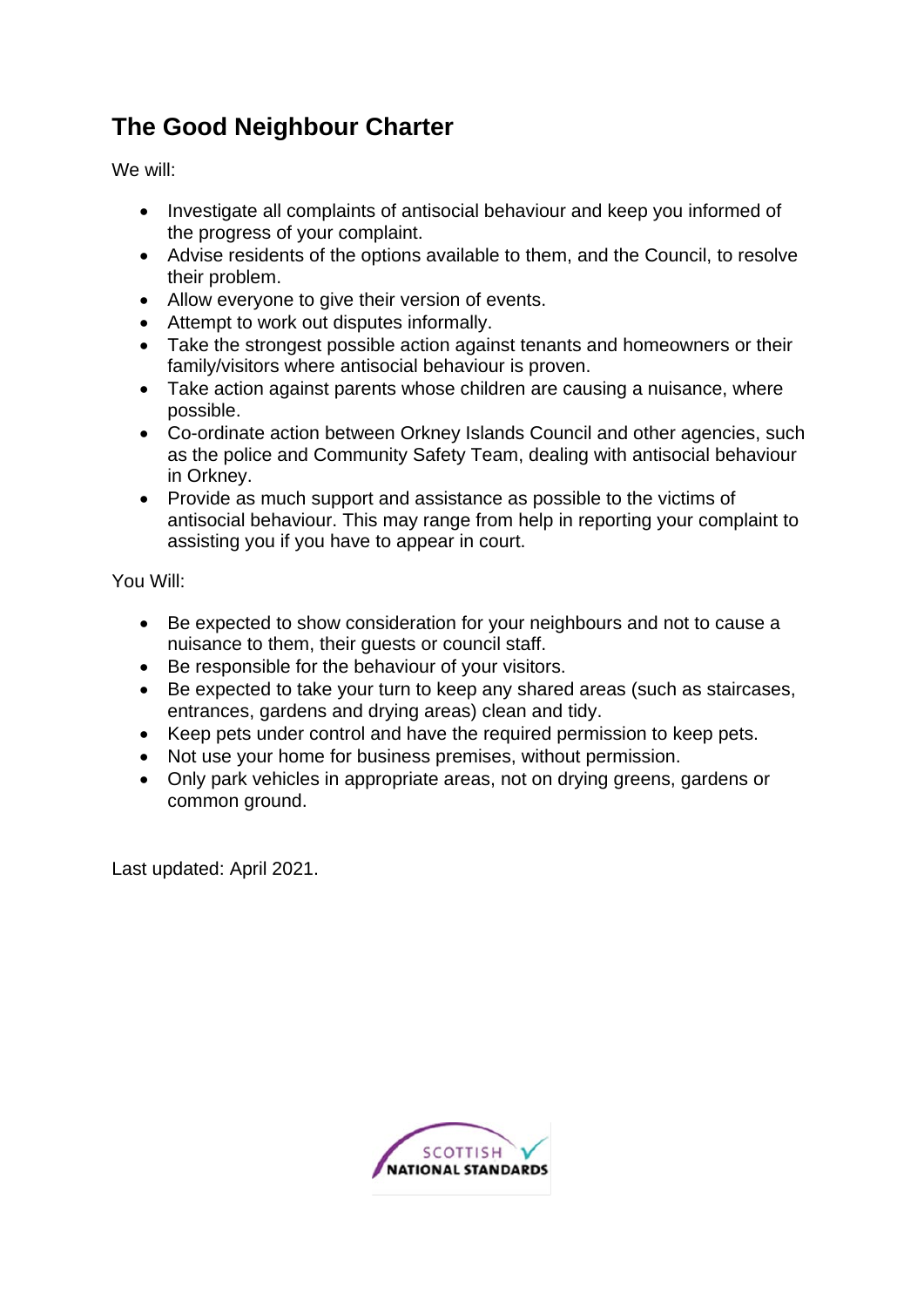## **The Good Neighbour Charter Agreement (Tenant Copy)**

I (name):

have agreed to rent the property at:

from Orkney Islands Council.

I have read the Good Neighbour Charter and understand the conduct expected of Orkney Islands Council Tenants and what action the Council will take to protect residents from antisocial behaviour.

I agree to abide by the contents of the Charter, and the terms of my tenancy.

| Tenant Signature:         | Date: |  |
|---------------------------|-------|--|
| <b>Witness Signature:</b> | Date: |  |